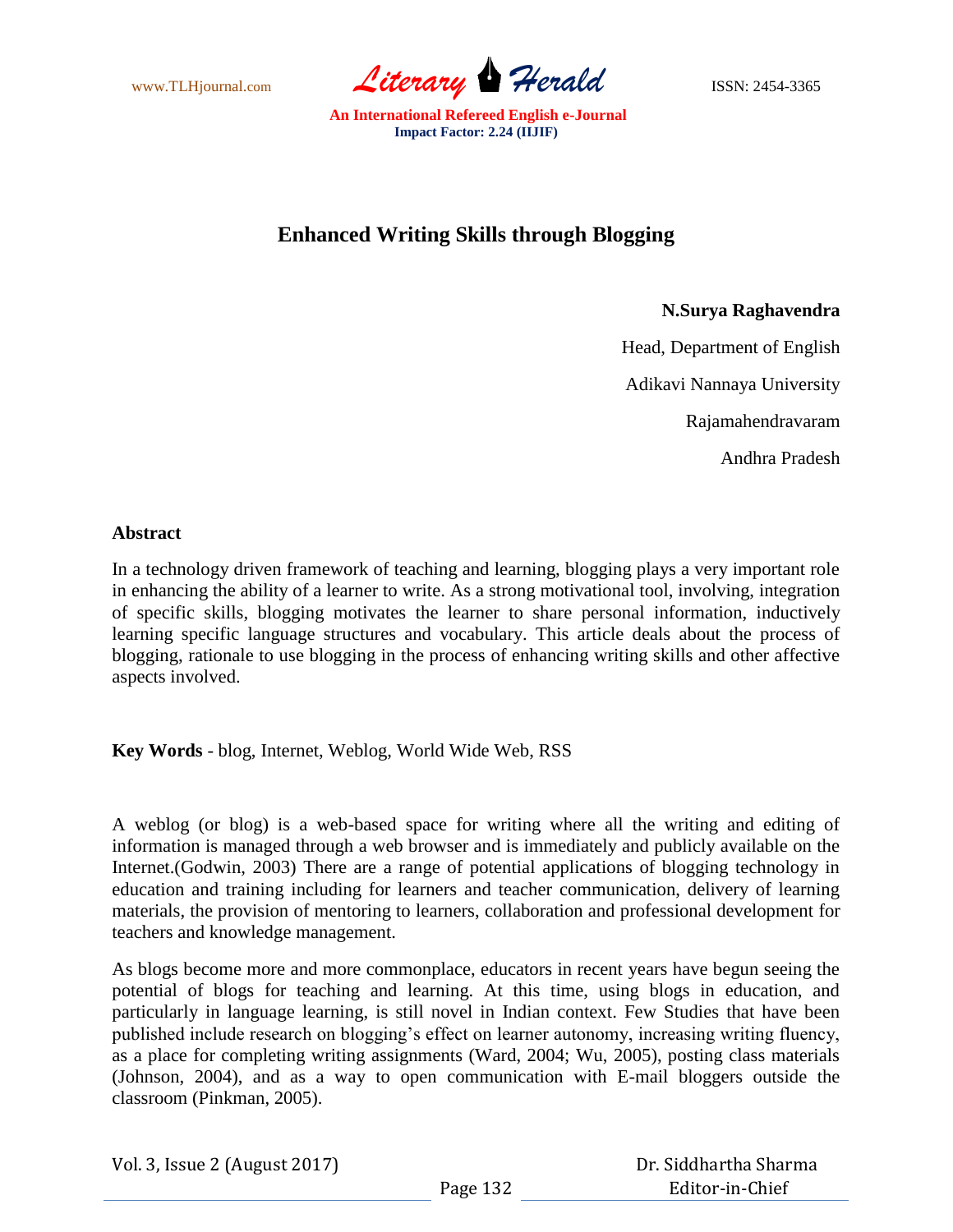

# **Application of Blogs in Education Setting**

The Oxford English Dictionary Online defines the noun blog as, "A frequently updated web site consisting of personal observations, excerpts from other sources, etc., typically run by a single person, and usually with hyperlinks to other sites; an online journal or diary." On the Internet, a blog is a personal or professional journal that is frequently updated and intended for general public consumption. The essential characteristics of the blog are its journal form, typically a new entry each day, and its informal style. Many blogs include photo, audio, and video information.

Even though weblogs have been in existence since the very beginning of the World Wide Web itself, free, commercially available blogging software seems to have made its first appearance in July of 1999 (Blood, 2000). Because of the relative quickness and ease of publishing this type of software affords, the number of users has grown tremendously since then, and we can now observe blogs being used for personal, educational, journalistic, and commercial purposes.

A blog has geography just like any static website and features several specific territories that in combination create the uniqueness. It can be discussed from following factors:

- Blogs do not require sophisticated software or knowledge of computer programming. Everyone can participate with a variety of different easy-to-use, free blog accounts available on the Internet.
- Blogs offer several security options, such as limiting access for reading and posting. You have total control of who is authorized to view sensitive or confidential information with Blogware's easy to use security tools.
- Many blogs are written by only one author and visitors can not make posts or edit posts, but they can add comments to an existing post. Some blogs are community blogs, where all members of the community can make posts.
- Blogs disregard the status of users —all users are equal. Users often use screen names rather than their actual names. Sometimes anonymous posting is allowed.
- Blog entries are generally written like a letter to someone: oriented to an audience, informal, first person narrative. It often reflects the author's perspectives on issues. Comments to posts can act as a form of discussion.
- Blog entries can consist of text, images, audio, video, and hyperlinks. No need to email photos anymore. Through hyperlinks, readers can be sent directly to other resources. Hyperlinks are used as supporting information for any claim. Hyperlinks can bring news, pictures, and other information from the outside to the blog's readers.
- Blog has an auto-archiving feature. All posts are archived. Archives can be searched by keyword, or by date. Reverse chronological order of posts allows readers to identify the most recent posts made since the last time they read the blog.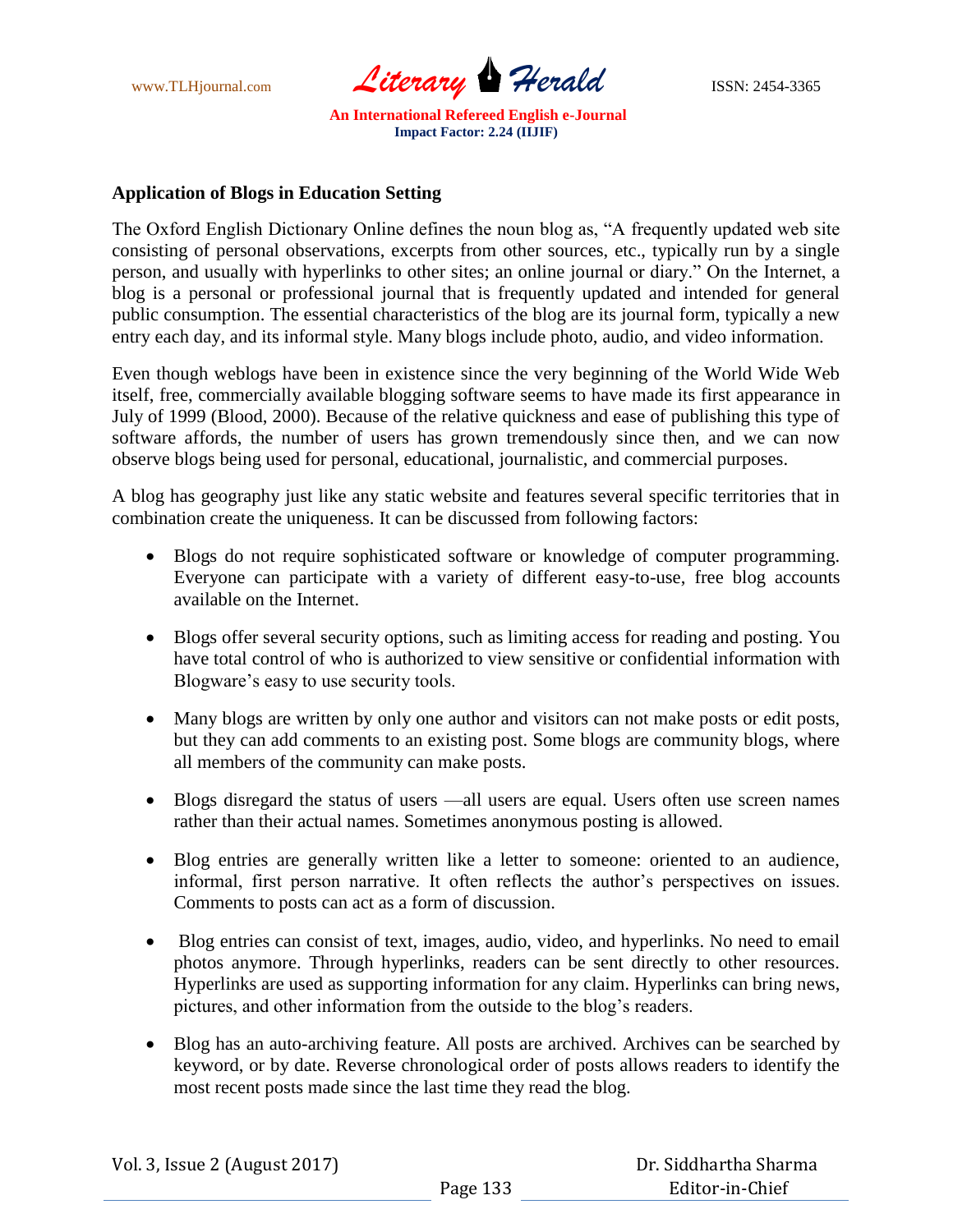www.TLHjournal.com *Literary Herald*ISSN: 2454-3365

• Blog content can be distributed via subscriptions. A person can subscribe to many blogs and have the content aggregated in one place. RSS aggregators gather entries from many blogs and send them to the reader instead of the reader going to each individual blog. Aggregators allow readers to sort through more blog entries in less time.

Since 2000, when Weblogs became widely available, a surprisingly wide variety of blog uses can be observed in the higher education and research arenas. Researchers, academics, teachers, and students are excitedly embracing blogs. In the field of higher education in particular, where online asynchronous communication has taken place, either through email or discussion boards, blogs have been used in a number of different roles, which have both extended and in some instances replaced existing online communication tools. This has indicated the usefulness of blogs as communication and cognitive tools for specific disciplines, such as language learning, journalism and communication studies, academic research, law, higher education in general, and teachers' professional development.

The Blog appears to enrich the learning experience and provide an opportunity for learners to shift from surface to deeper levels of learning. Surface learning is characterized by the approach of the learner to complete only the minimum content necessary to meet assessment requirements, whether that is learning only what may be presented in a test or simply attending and completing activities. Conversely, deep learning is how learners stand back from an experience, seek out connections between concepts, and contextualize meaning. In general, the blog as a learning journal is a way of documenting learning and collecting information for self-analysis and reflection, it helps learners' nurturance a habit to study from surface to deep.

#### **Rationale for Using Blogs to promote Writing Skills**

There are numerous reasons for using blogs in education, such as to provide a real audience for student writing, to provide extra reading practice for students, to increase the sense of community in a class, to encourage students to participate, to create an online portfolio of student written work (Stanley, 2005). The novelty factor creates student interest in starting to use blogs.

It is claimed that blogs work best when learners get into the habit of using them. If learners are not encouraged, blogs can quickly be abandoned. Blogs are well suited to serve as on-line personal journals for students, particularly since they normally enable uploading and linking of files. Language learners could use a personal blog, linked to a course, as an electronic portfolio, showing development over time. By publishing the blog on the Internet, the student has the possibility of writing for readers beyond classmates, not usually possible in discussion forums. Readers in turn can comment on what they have read, although blogs can be placed in secured environments as well. Self-publishing encourages ownership and responsibility on the part of learners, who may be more thoughtful (in content and structure) if they know they are writing for a real audience. This same degree of personal responsibility is lacking in discussion forums.

## **Using Blogs for English Writing**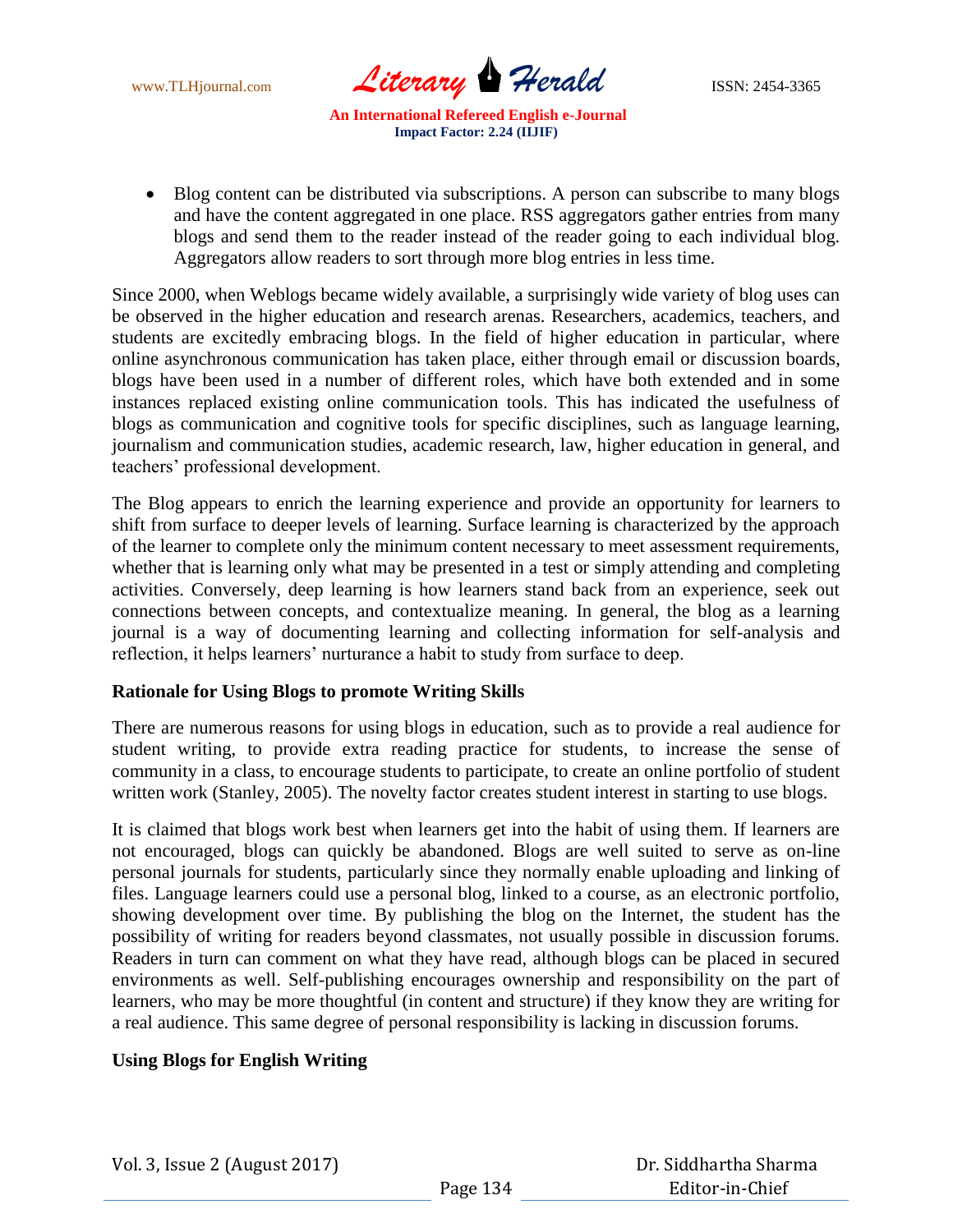www.TLHjournal.com **Literary Herald ISSN: 2454-3365** 

Recent innovations such as weblogs offer learning opportunities online. Blogs are easily linked and cross-linked to create larger on-line communities. Language learners can use a personal blog as an electronic portfolio that shows development over time. By publishing the blog online, the learner has the opportunity of writing for readers beyond their classmates. Readers in turn can comment on what they have read.

Based on the proposed possibilities for classroom application, one might expect blogs to offer many reading and writing incentives for English learning and writing because blogging places emphasis on content, the possibility of speedy feedback, the option of working with both words and images, and the ability to link one post to another. Scholars who use blogs also say that because students know they are going to have an audience by publishing their writing on the Web, they often produce higher quality work than students who write only for the teacher or for others in the class. Several scholars have reported on how they use blogs to support their classroom instruction and have found that blogs offer many reading and writing incentives.

## **Effectiveness of Blogs in English Writing Class**

Since 1998, weblogs (or "blogs") have gained increasing notice in the cyberspace community, more and more foreign educators have applied this user-friendly technology to classroom instruction and language learning (Campbell, 2003; Johnson, 2004). Although not originally created for use in language education, blogs have formidable potentials as a useful tool for the teaching of EFL writing class.

In a short blog posting titled "Do weblogs improve writing?" Bernstein (2004) advocated "Frequent writing improves writing", "Writing for an audience improves writing", "Writing that matters improves writing", and "Writing on a computer improves writing". However, to EFL learners, frequent writing may not necessarily improve writing. Nevertheless, it will definitely be helpful if students do not only write frequently but also look up English dictionaries or use Internet to help them express their ideas clearly and correctly. EFL learners' writings will be more or less influenced by their first language. The improvement of writing will be questioned if

EFL students write English frequently but present their thoughts with the style of their first language. And some students answer that they will look up an English dictionary or ask someone else when they don't know how to express their ideas in English. To an EFL learner, it is a critical step to become a successful writer if whenever he is aware that something wrong with his writing, he can effectively find an answer from an English dictionary or Internet.

#### **Three Types of Blogs in English Writing**

Three types of blogs have been described for use in English writing class: the tutor blog; the learner blog; and the class blog. The tutor blog is run by the tutor for the learner, and its purpose is to give reading practice to the learners, promote exploration of English websites, encourage online exchange by use of comment buttons, provide class or syllabus information, and serve as a resource of links for self-study. Learner blogs are run by individual learners themselves. Learner blogs are best suited for English reading and writing classes. The class blog is the result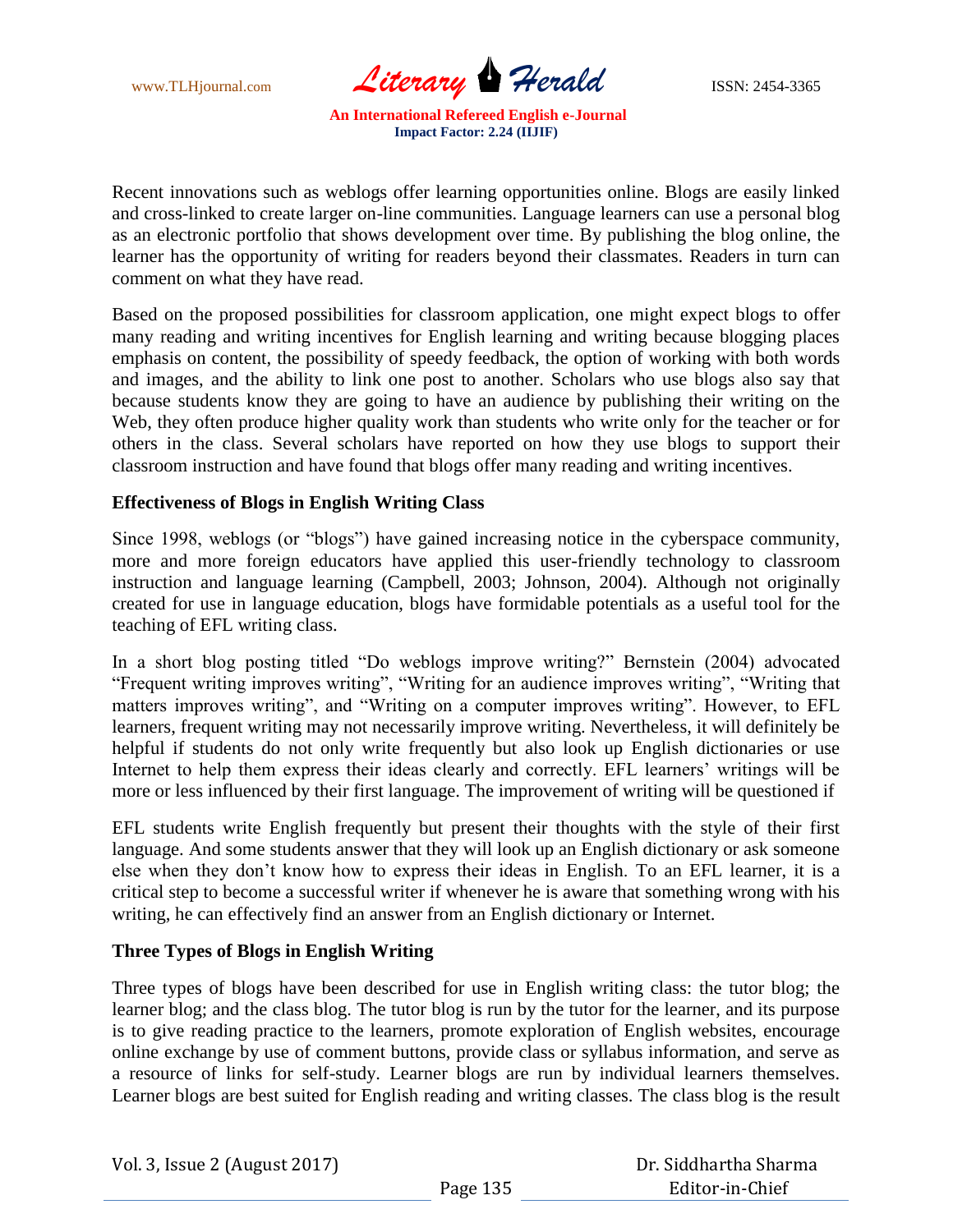

of the collaborative effort of an entire class. It can be used for posting messages, images, and links related to classroom discussion topics in English. Class blogs could also be used as a virtual space for an international classroom language exchange.

## **Influence of Using Blogs in student Writing Process**

## **A) Facilitating Learners' Critical Thinking Skills**

The learners engaged in collaborative learning through their interactions with others which serves as a catalyst for critical thinking. Blogs foster critical thinking by encouraging students to evaluate what they read and write. Writing blogs offers learners a way to improve their writing skills and encounter new ideas through interaction with other students. Blogs allow students to easily link to resources that support their assertions, and thereby encourage critical thinking.

## **B) Providing Examples for Learners to Model and to Learn**

Publishing reflective commentaries on the Internet is an effective way for learners to share each other's reviews. Not only will readership increase, when learners see each other's works, they can learn from one another, thereby motivating them to produce better reviews. Furthermore, the creation of online portfolios on the web amounts to a showcasing of their works over the development period of their learning. Such knowledge artifacts are a display of learner's growth and reflection on their learning. When a sizeable number of interested visitors give comments and input to a blog, a community of learners may be formed.

## C) **Affecting the Learners' Quality of Writing**

The quality of writing is manifested in several ways. Some learners who study English state that they are always aware of their audience, and, as a result, write with their audience in mind. They don't know whether they are right or wrong. The permanent nature of publishing online encourages learners to pay more attention to the content and language in their blogs. And the feedback received from the various sources as well as the different types, critical and noncritical; also affects the quality of their writing. The learners also enhance the quality of their writing by adding visual representation to their blogs. This helps to clarify concepts for the reader. Visual literacy, visual thinking, and visual learning are concepts related to the purpose of Constructing Meaning. Multimedia research shows that learners with visual learning styles can benefit from technology with a multimedia format. In other words, adding visual associations to their blogs helps the learners express their points of views.

#### **D) Facilitating Meaningful Learning for Learners**

Blogging facilitates meaningful learning for the learners because they explore other blogs and links to learn more about other countries, cultures, and the people who write to them. In foreign language classes, the benefits of blogs include language gains and furthering cultural understanding. Some learners even use blogs exchange different culture with some foreigners. By participating as active readers of blogs, learners can gain the insider's perspective on various cultural topics, thus leading to better understanding of other cultures and what shapes them.

|  | Vol. 3, Issue 2 (August 2017) |
|--|-------------------------------|
|--|-------------------------------|

 Dr. Siddhartha Sharma Editor-in-Chief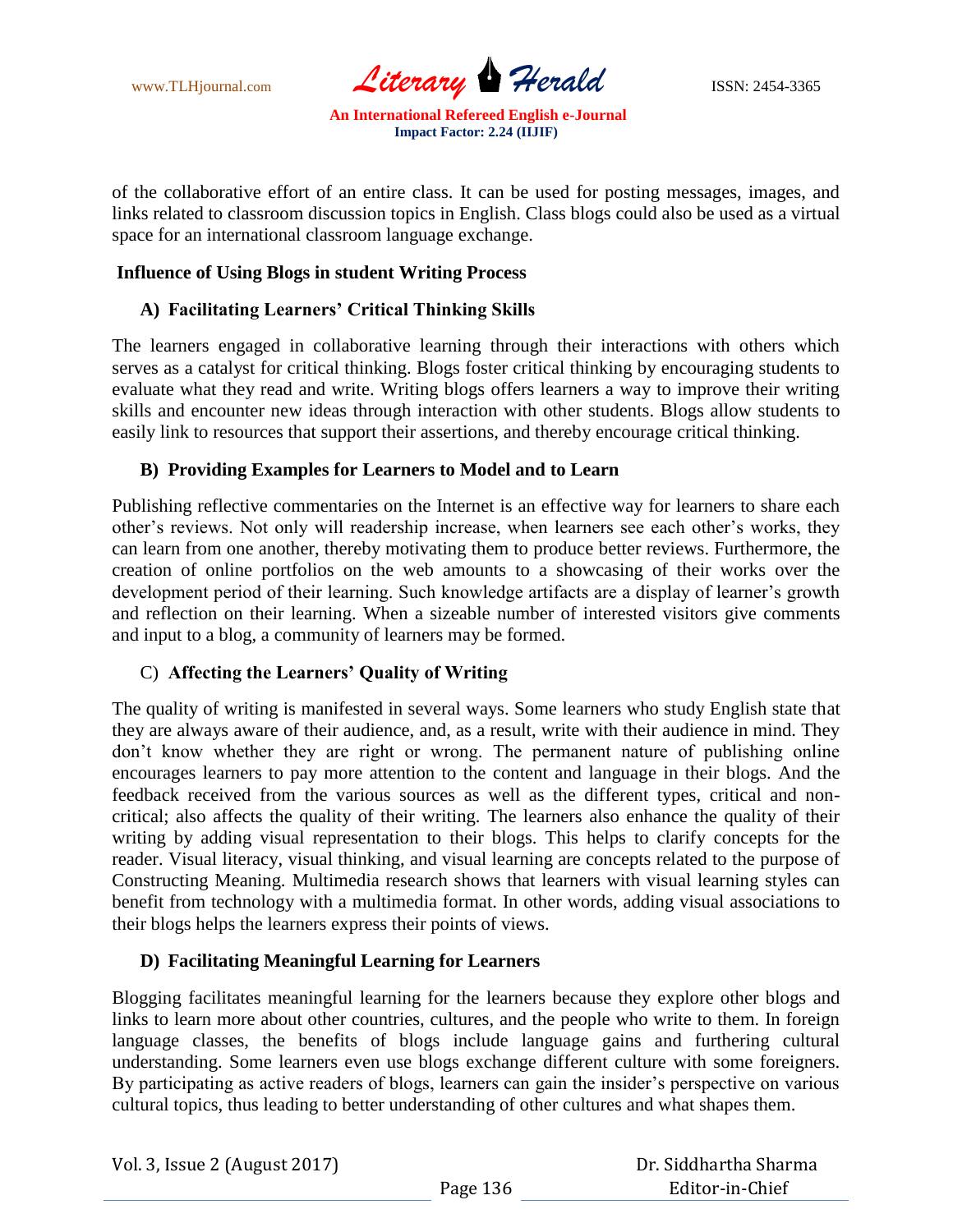

# **E) Giving Learners a Purpose for Writing**

Blogs increase learners' interest and ownership in learning. Learners direct their own learning about topics important to them, while receiving feedback from others. Learners take ownership in blogging activities by actively searching for information. The use of blogs gives students chances to participate in a community. They learn that posted content can be read by people other than their teacher and classmates. The world can provide encouragement or feedback on learner writings. Learners interact with an authentic audience.

## **Strategies for enhanced Blog Writing Activities**

## **a) Promoting Comfortable Interaction for Learners**

Most of the learners prefer blogging interaction to face-to-face interaction because it is a more comfortable learning environment for them. Some learners may feel very comfortable with the blogging interaction because they do not like interacting face-to-face with their classmates. They indicate that they do not understand the accents and pronunciation of some of their classmates when they speak and read in English, which make them feel that the class interaction is a waste of time.

## **b) Motivating Learners' Writing and Interaction**

Publishing in blogs motivates some learners because they want to make an impact on the readers with topics that were important for her. Posting makes they feel emotionally connected, happy, and eager to get audience responses. For most learners, publishing their work has been proved to be a motivational incentive to write using blogging. It especially empowers them because they felt in control of their writing, and as such they are intellectual explorers.

## **c) Giving Learners Self-confidence**

This is a finding that emanated from the learners' lack of trust or lack of confidence in their classmates because they are ESL learners and not proficient enough in English. One aspect of trust and confidence pertains to how the students viewed their classmates' ability to critique their work. The acceptance or rejection of feedback is based on the learners' trust in the reviewer and confidence in their advice, and they have the least amount of trust in their own classmates because they are non-native speakers of English just as they are. However, blogging has provided the learners with a broader audience with whom to interact, they believe that they could learn and improve their writing skills from those who are more knowledgeable than they are. On the other side of the issue, the learners' degrees of self-confidence affect their judgment to accept or reject the comments of others. This is a factor that blogging and its ability to reach an outside audience for feedback could not overcome.

## **Blogging and Reflective Learning**

Reflective learning and thinking is widely regarded as being important within all contexts, especially, in English language learning. Reflective thinking was originally defined by Dewey

| Vol. 3, Issue 2 (August 2017) |          | Dr. Siddhartha Sharma |
|-------------------------------|----------|-----------------------|
|                               | Page 137 | Editor-in-Chief       |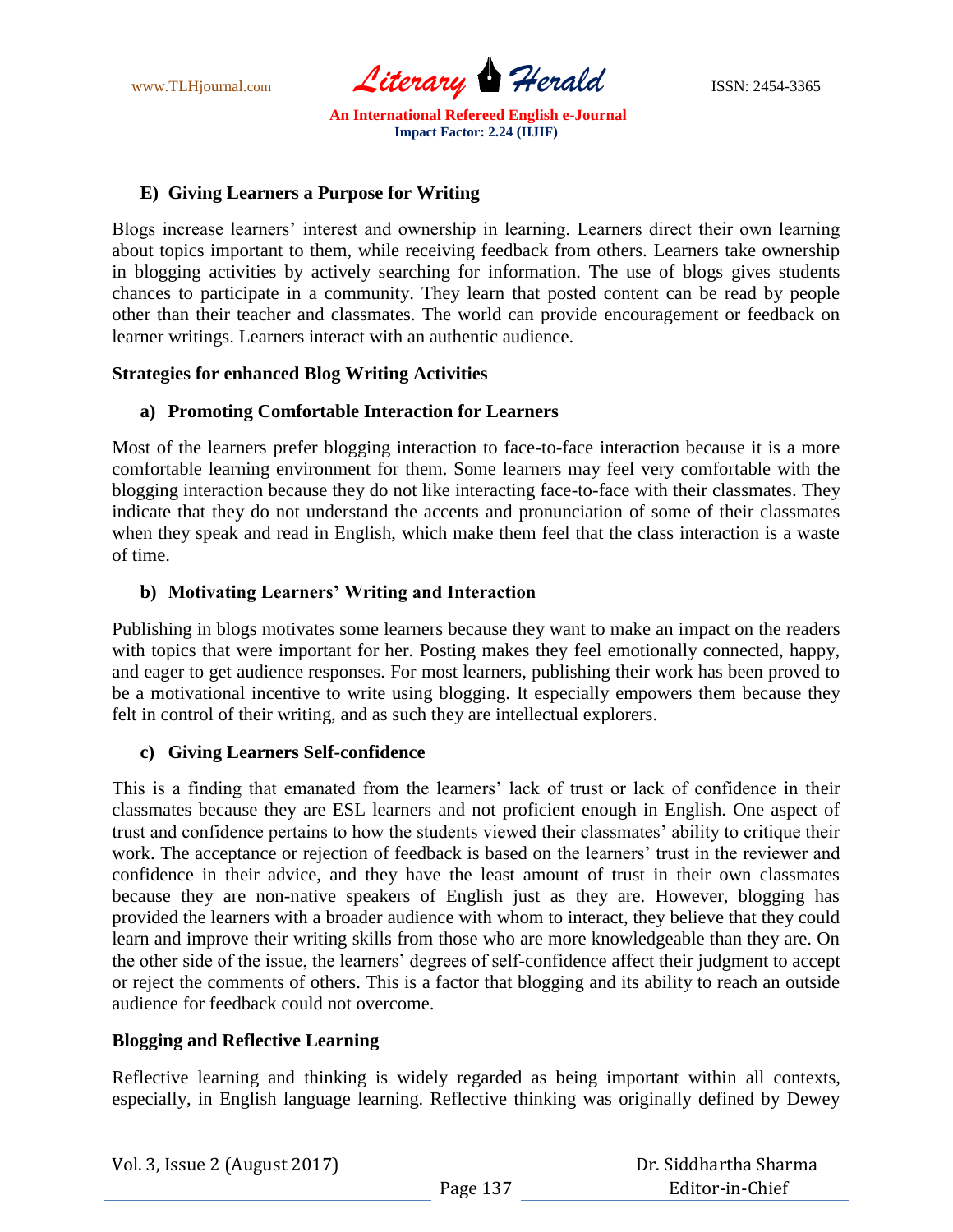www.TLHjournal.com *Literary Herald* ISSN: 2454-3365

(1933) as purposeful thinking oriented toward a goal. Reflection in learning involves a process of recording experience and then revisiting the description with the intent of refining learning processes and strategies. For English learners, two propositions are important in this context: one, that students find it difficult to engage in reflection over time without external support and two, that the learner is primarily responsible for identifying important experiences and then linking experiences to learning. Reflection is governed by both cognitive and affective components and the reflective act is preceded and accompanied by individual feelings and perceptions that could either form barriers to or enhance learning. Understanding the affective components of reflection and their effect on student learning and experiences is essential for identifying appropriate uses of reflection to assist individual language writing.

Numerous strategies have been recommended for encouraging reflection, such as Socratic questioning, journal writing, Interpersonal Process Recall (IPR), and reflecting teams. Journal writing as a feature of weblog serves a number of purposes, including allowing a learners to externalize his or her reflections on experiences and then to reframe experiences within the current context (Pinkman, 2005). Writing about their experiences may allow learners to think critically and develop keener insights into assumptions and beliefs that can interfere with their judgments. It also suggested that learners liked journal writing because it permitted instructors to "monitor" learners' development and journals help them form connection between concepts in class and everyday experiences. One technology-based instantiation of journaling has emerged in the form of tools and practices surrounding personal Web publishing. The most common instantiation of personal Web publishing is a Weblog, which offers mechanisms for learners to publish their thoughts, commentaries, and reflections in the form of individual posts on a Web page. The individual posts are time stamped, archived, and appear in reverse chronological order: that is, the most recent posts appear on the top of the page and older posts are at the bottom of the page. Weblogs allow for personalization and customization by individual Web loggers.

Weblogs offer a relatively convenient and easy mechanism for learners to journal their learning processes, and if used appropriately this technology has the potential of facilitating reflective learning. Weblogs support the ability of learners to record and revisit experience, which is an important part of reflective learning. Eastment, D. (2005) conceptualized that reflection was a function of distance, "they (processes of reflection) are preconditioned by distance" (Johnson, 2004). In Bateson's learning theory, when there is a direct relationship between the learner and the object (to be learned), no reflection happens at this point. However, when there is an indirect relationship (distance) between the learner and the to be learned, "the learner uses reflection as one of the means in his/her learning process…there is a systematic reflection on how to solve a problem, and the learner is conscious about the fact that he/she is learning. He/she is consciously tied to the situated conditions (in a wide sense) and actively using what he/she has learned at other (lower) level" (Johnson, 2004). Based on Baseson's theory, Johnson (2004) concluded that virtual environments are conducive to reflection. Weblog environments can promote reflective activities in learners since they lengthen the distance between learners and the content to be learned. However the use of Weblogs in English writing class is relatively recent and our understanding of the impact of this technology in supporting reflection is incomplete.